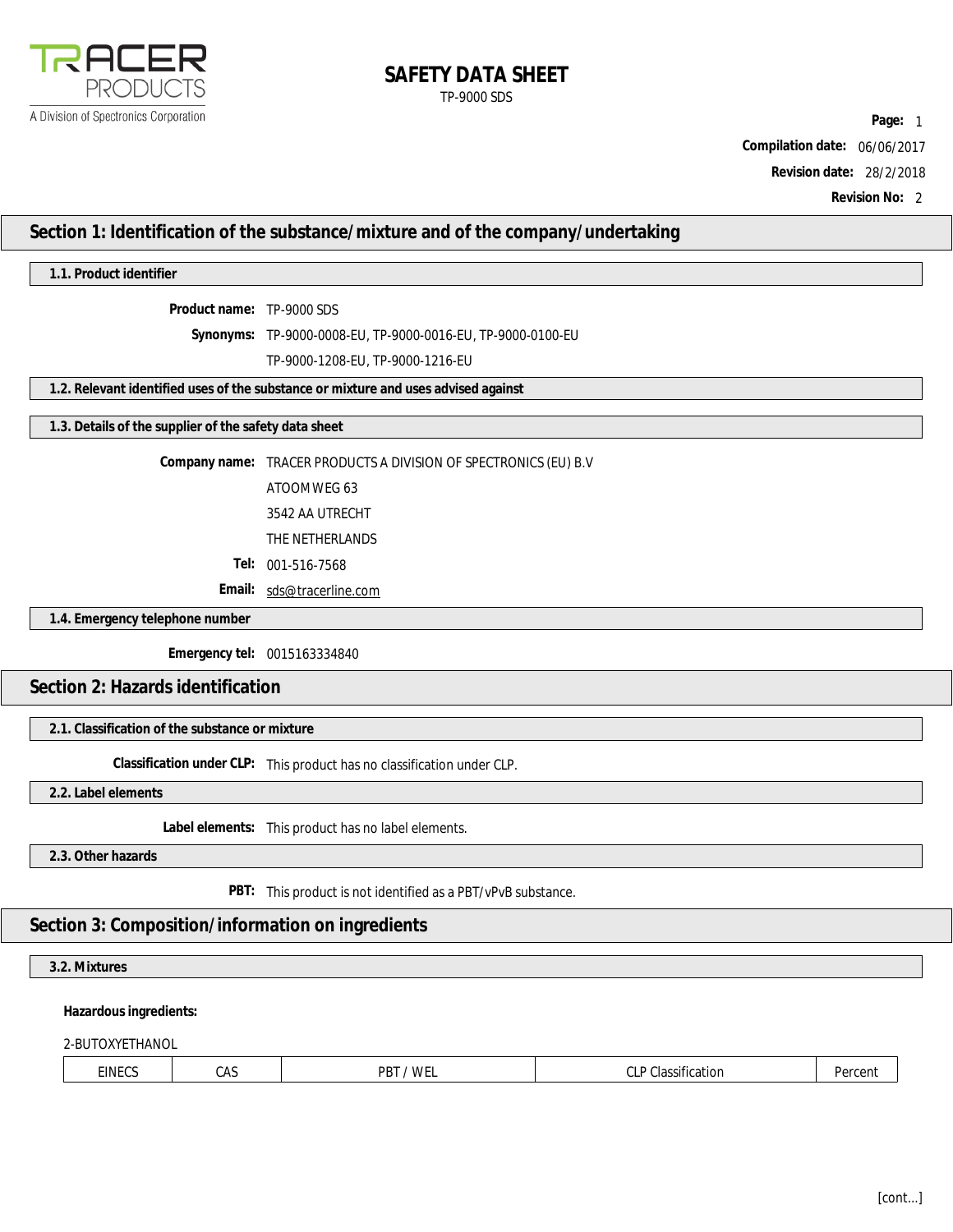# **SAFETY DATA SHEET** TP-9000 SDS

| 203-905-0 | 111-76-2 | Acute Tox. 4: H332; Acute Tox. 4: H312; | l-10% |
|-----------|----------|-----------------------------------------|-------|
|           |          | Acute Tox. 4: H302; Eye Irrit. 2: H319; |       |
|           |          | <b>Skin Irrit. 2: H315</b>              |       |

# **Section 4: First aid measures**

**4.1. Description of first aid measures**

**Skin contact:** Wash immediately with plenty of soap and water.

**Eye contact:** Bathe the eye with running water for 15 minutes.

**Ingestion:** Wash out mouth with water.

**Inhalation:** Consult a doctor.

**4.2. Most important symptoms and effects, both acute and delayed**

**Skin contact:** There may be mild irritation at the site of contact.

**Eye contact:** There may be irritation and redness.

**Ingestion:** There may be irritation of the throat.

**Inhalation:** No symptoms.

**Delayed / immediate effects:** No data available.

**4.3. Indication of any immediate medical attention and special treatment needed**

**Immediate / special treatment:** Not applicable.

### **Section 5: Fire-fighting measures**

**5.1. Extinguishing media**

**Extinguishing media:** Suitable extinguishing media for the surrounding fire should be used. Use water spray

to cool containers.

**5.2. Special hazards arising from the substance or mixture**

**Exposure hazards:** In combustion emits toxic fumes.

**5.3. Advice for fire-fighters**

**Advice for fire-fighters:** Wear self-contained breathing apparatus. Wear protective clothing to prevent contact

with skin and eyes.

**Section 6: Accidental release measures**

**6.1. Personal precautions, protective equipment and emergency procedures**

**Personal precautions:** Refer to section 8 of SDS for personal protection details. Turn leaking containers leak-

side up to prevent the escape of liquid.

**6.2. Environmental precautions**

**Environmental precautions:** Do not discharge into drains or rivers. Contain the spillage using bunding.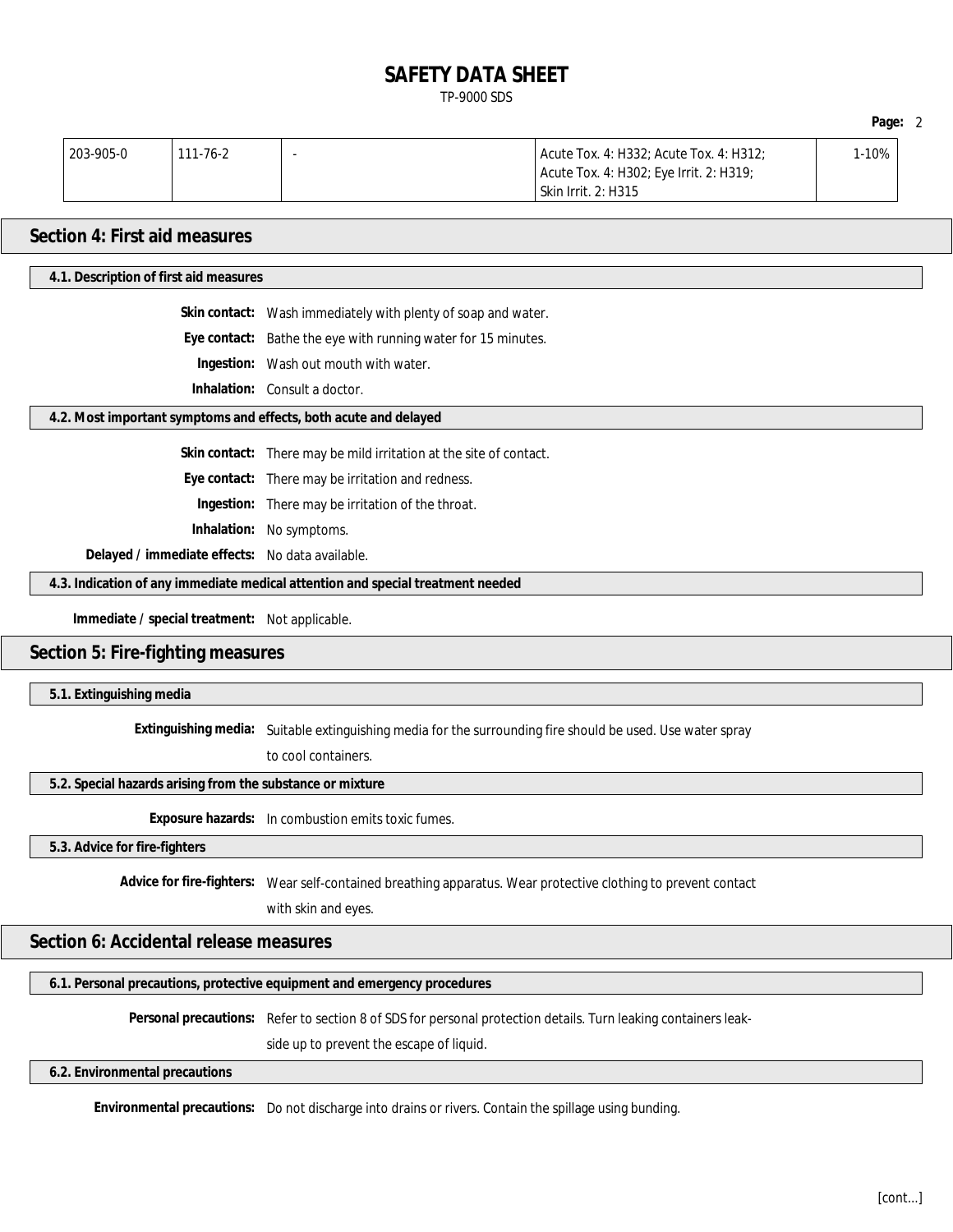# **SAFETY DATA SHEET**

### TP-9000 SDS

#### **6.3. Methods and material for containment and cleaning up**

**Clean-up procedures:** Absorb into dry earth or sand. Transfer to a closable, labelled salvage container for

disposal by an appropriate method.

**6.4. Reference to other sections**

**Reference to other sections:** Refer to section 8 of SDS.

### **Section 7: Handling and storage**

**7.1. Precautions for safe handling**

**Handling requirements:** Not applicable.

**7.2. Conditions for safe storage, including any incompatibilities**

**Storage conditions:** Store in a cool, well ventilated area. Keep container tightly closed.

**Suitable packaging:** Not applicable.

**7.3. Specific end use(s)**

**Specific end use(s):** No data available.

# **Section 8: Exposure controls/personal protection**

### **8.1. Control parameters**

**Hazardous ingredients:**

**2-BUTOXYETHANOL**

**Workplace** exposure limits: **Respirable** dust

| <b>State</b> | 3 hour TWA      | <b>CTEI</b><br>15 min.<br>JILL | <b>8 hour TWA</b> | 15 min. STEL |
|--------------|-----------------|--------------------------------|-------------------|--------------|
| UK           | nr.<br>ppm<br>້ | $ \sim$<br>ppm<br>JU           |                   |              |

**DNEL/PNEC Values**

**DNEL / PNEC** No data available.

### **8.2. Exposure controls**

**Engineering measures:** Ensure there is sufficient ventilation of the area. **Respiratory protection:** Respiratory protection not required. **Hand protection:** Protective gloves. **Eye protection:** Safety glasses. Ensure eye bath is to hand. **Skin protection:** Protective clothing. **Environmental:** No special requirement.

# **Section 9: Physical and chemical properties**

**9.1. Information on basic physical and chemical properties**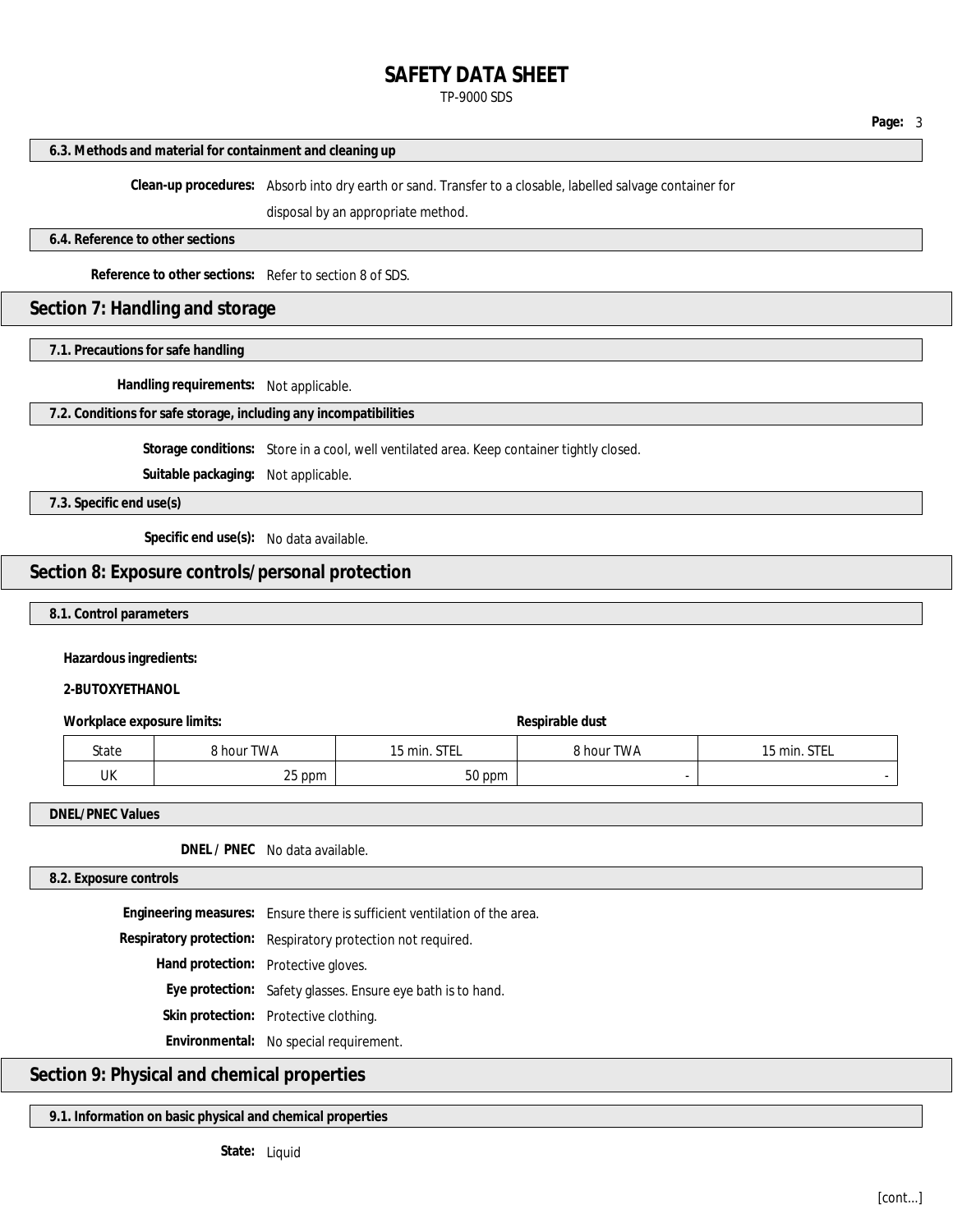# **SAFETY DATA SHEET**

TP-9000 SDS

|                                                  | Colour: Pale blue               |                                                 |                                     |
|--------------------------------------------------|---------------------------------|-------------------------------------------------|-------------------------------------|
|                                                  | Odour: Barely perceptible odour |                                                 |                                     |
| Evaporation rate: Not applicable.                |                                 |                                                 |                                     |
|                                                  | Oxidising: No data available.   |                                                 |                                     |
| Solubility in water: Soluble                     |                                 |                                                 |                                     |
|                                                  | Viscosity: Not applicable.      |                                                 |                                     |
| Boiling point/range $C: >35$                     |                                 | Melting point/range°C: No data available.       |                                     |
| Flammability limits %: lower: No data available. |                                 |                                                 | upper: No data available.           |
| Flash point $C: >93$                             |                                 | Part.coeff. n-octanol/water: No data available. |                                     |
| Autoflammability°C: No data available.           |                                 |                                                 | Vapour pressure: No data available. |
| Relative density: 1                              |                                 | pH: 9                                           |                                     |
|                                                  | VOC g/l: No data available.     |                                                 |                                     |

**9.2. Other information**

**Other information:** No data available.

# **Section 10: Stability and reactivity**

**10.1. Reactivity**

**Reactivity:** Stable under recommended transport or storage conditions.

**10.2. Chemical stability**

**Chemical stability:** Stable under normal conditions.

**10.3. Possibility of hazardous reactions**

**Hazardous reactions:** Hazardous reactions will not occur under normal transport or storage conditions.

Decomposition may occur on exposure to conditions or materials listed below.

**10.4. Conditions to avoid**

**Conditions to avoid:** Heat.

**10.5. Incompatible materials**

**Materials to avoid:** Strong oxidising agents. Strong acids.

**10.6. Hazardous decomposition products**

**Haz. decomp. products:** In combustion emits toxic fumes.

# **Section 11: Toxicological information**

**11.1. Information on toxicological effects**

**Hazardous ingredients:**

[cont...]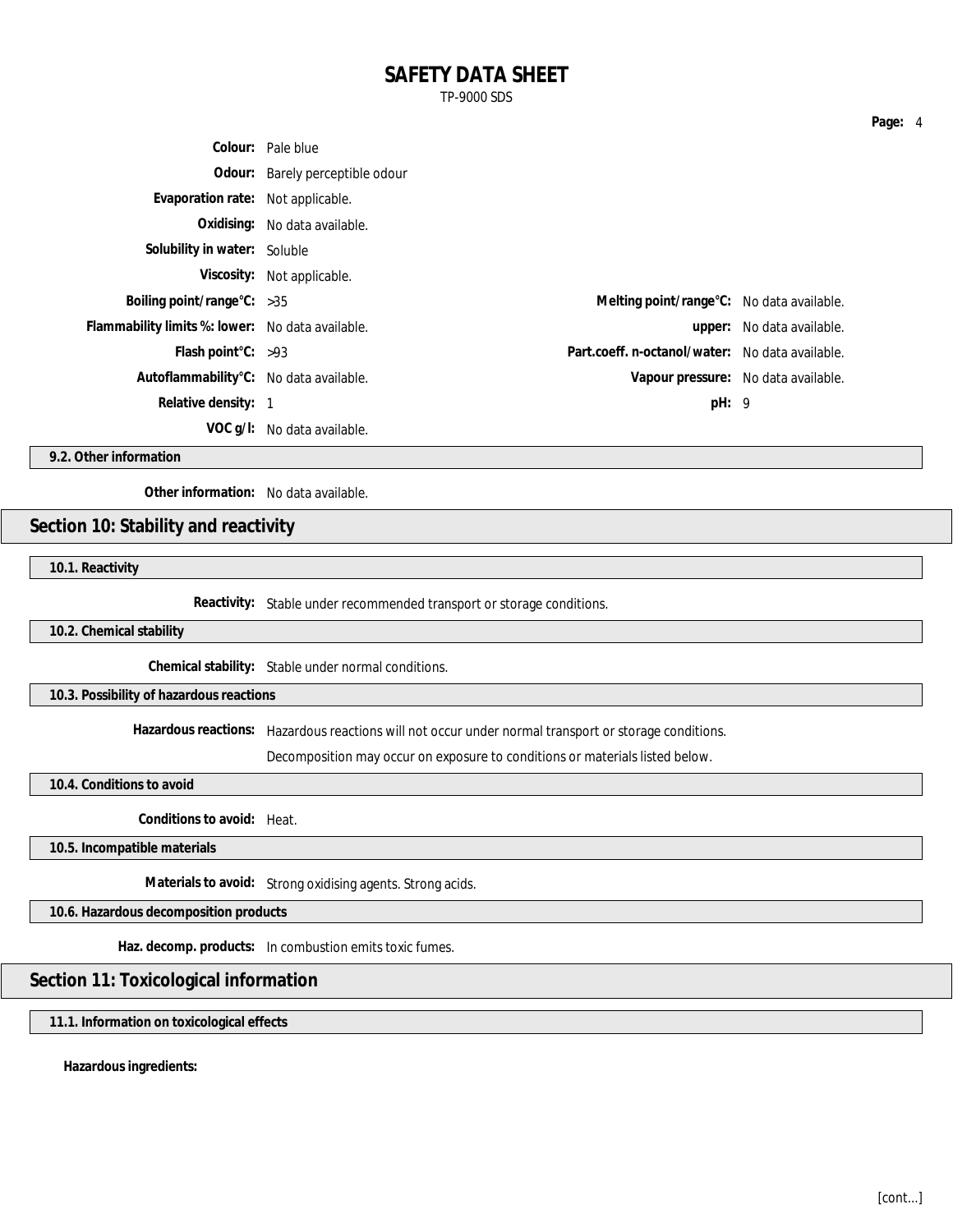# **SAFETY DATA SHEET** TP-9000 SDS

### **Page:** 5

### **2-BUTOXYETHANOL**

| <b>IVN</b> | <b>RAT</b> | LD50 | 307  | mg/kg |
|------------|------------|------|------|-------|
| <b>ORL</b> | <b>MUS</b> | LD50 | 1230 | mg/kg |
| <b>ORL</b> | RAT        | LD50 | 470  | mg/kg |

**Toxicity values:** No data available.

**Symptoms / routes of exposure**

**Skin contact:** There may be mild irritation at the site of contact.

**Eye contact:** There may be irritation and redness.

**Ingestion:** There may be irritation of the throat.

**Inhalation:** No symptoms.

**Delayed / immediate effects:** No data available.

# **Section 12: Ecological information**

**12.1. Toxicity**

### **Hazardous ingredients:**

### **2-BUTOXYETHANOL**

| <b>ALGAE</b>   | 72H ErC50       | 911   | ma/l |
|----------------|-----------------|-------|------|
| <b>DAPHNIA</b> | <b>48H EC50</b> | 1,550 | mq/l |
| <b>FISH</b>    | 96H LC50        | 1,474 | mq/l |

**12.2. Persistence and degradability**

**Persistence and degradability:** Biodegradable.

**12.3. Bioaccumulative potential**

**Bioaccumulative potential:** No bioaccumulation potential.

**12.4. Mobility in soil**

**Mobility:** Readily absorbed into soil.

**12.5. Results of PBT and vPvB assessment**

**PBT identification:** This product is not identified as a PBT/vPvB substance.

**12.6. Other adverse effects**

**Other adverse effects:** Negligible ecotoxicity.

# **Section 13: Disposal considerations**

### **13.1. Waste treatment methods**

**Disposal operations:** Not applicable.

**Recovery operations:** Not applicable.

**Disposal of packaging:** Dispose of as normal industrial waste.